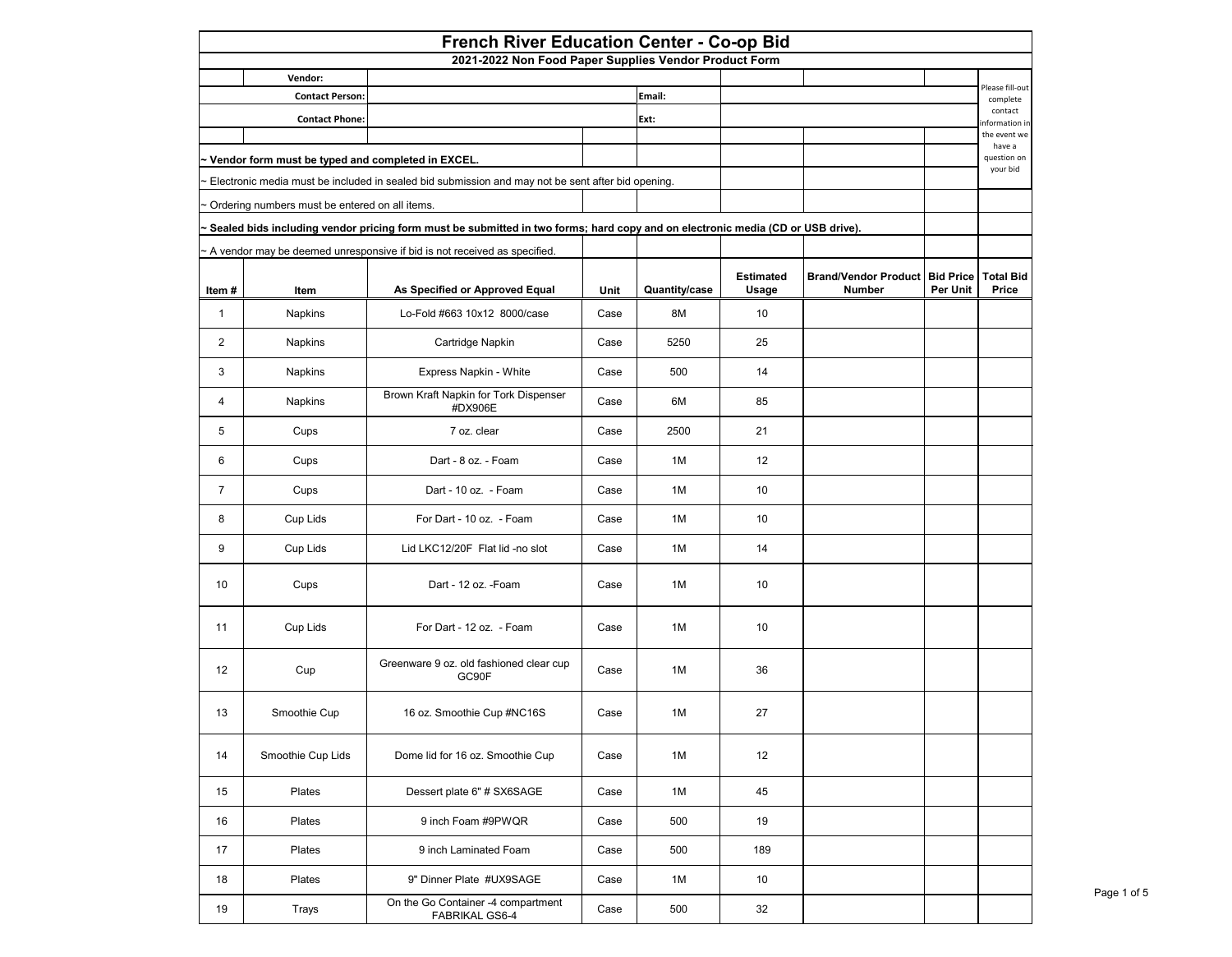|       |                          |                                                                                   |             |                      | <b>Estimated</b> | <b>Brand/Vendor Product</b> | <b>Bid Price</b> | <b>Total Bid</b> |
|-------|--------------------------|-----------------------------------------------------------------------------------|-------------|----------------------|------------------|-----------------------------|------------------|------------------|
| Item# | Item                     | As Specified or Approved Equal<br>Lid for On the Go Container -4 compartment      | <b>Unit</b> | <b>Quantity/case</b> | <b>Usage</b>     | <b>Number</b>               | <b>Per Unit</b>  | <b>Price</b>     |
| 20    | <b>Tray Lid</b>          | <b>FABRIKAL LGS6</b>                                                              | Case        | 500                  | 32               |                             |                  |                  |
| 21    | Tray                     | 5 Compartment stryofoam tray ST 8                                                 | Case        | 500                  | 295              |                             |                  |                  |
| 22    | <b>Trays</b>             | PCTYTH10500 SGBX - WB Mason #                                                     | Case        | 500                  | 409              |                             |                  |                  |
| 23    | <b>Trays</b>             | Foam Tray 5x8 #102S                                                               | Case        | 500                  | 50               |                             |                  |                  |
| 24    | Food Tray                | 2# Food Tray #8352-8702                                                           | Case        | 4/250                | 122              |                             |                  |                  |
| 25    | Food Tray                | 3# Food Tray # 8353-8703                                                          | Case        | 2/250                | 75               |                             |                  |                  |
| 26    | <b>Dessert Dish</b>      | Plastic Insert Dessert Dish 5 oz.                                                 | Case        | 500                  | 33               |                             |                  |                  |
| 27    | <b>Meal Containers</b>   | 3 Compartment Salad/Meal Container Dart<br>VP-729\C51UT3-DART DCCC95PST3<br>9x9x3 | Case        | 250                  | 69               |                             |                  |                  |
| 28    | <b>Meal Containers</b>   | 3 Compartment Salad/Meal Container -<br>DART DCCC90PST3 8x8x3                     | Ctn         | 125/pk./2pk/ctn      | 265              |                             |                  |                  |
| 29    | Container                | Dart C24DER ClearPac 24 oz. clear<br>rectangular plastic container                | Case        | 504/case             | 15               |                             |                  |                  |
| 30    | Lid                      | Dart C32DDLR ClearPac clear snap-on<br>dome lid                                   | Case        | 504/case             | 15               |                             |                  |                  |
| 31    | Container                | 3-Compartment Foil with Board Lid - #210-<br>30-L250X/01                          | Case        | 250/case             | 40               |                             |                  |                  |
| 32    | Container                | 8" Foil Round - #558-30                                                           | Case        | 500/case             | 30               |                             |                  |                  |
| 33    | Lid                      | 8" Board lid for 8" round container - #L280-<br>500                               | Case        | 500/case             | 30               |                             |                  |                  |
| 34    | Container                | 7" Foil Round - #527-25                                                           | Case        | 500/case             | 30               |                             |                  |                  |
| 35    | Lid                      | 7" Board lid for 8" round container - #L527                                       | Case        | 500/case             | 30               |                             |                  |                  |
| 36    | Take out Box             | 9x5x3 Takeout Box, Tuck Top RCKCH2                                                | Ctn         | 250                  | 111              |                             |                  |                  |
| 37    | <b>Hinged Containers</b> | Hinged 5" Container CI81050, Dart<br>C20UT1\PXT 505                               | Case        | 500                  | 68               |                             |                  |                  |
| 38    | <b>Hinged Containers</b> | Hinged 6" Container CI8-1160C                                                     | Case        | 500                  | 71               |                             |                  |                  |
| 39    | <b>Hinged Containers</b> | 8 oz. clear hinged deli container AD08                                            | Case        | 200                  | 70               |                             |                  |                  |
| 40    | <b>Hinged Containers</b> | 16 oz. clear hinged deli container AD16                                           | Case        | 200                  | 92               |                             |                  |                  |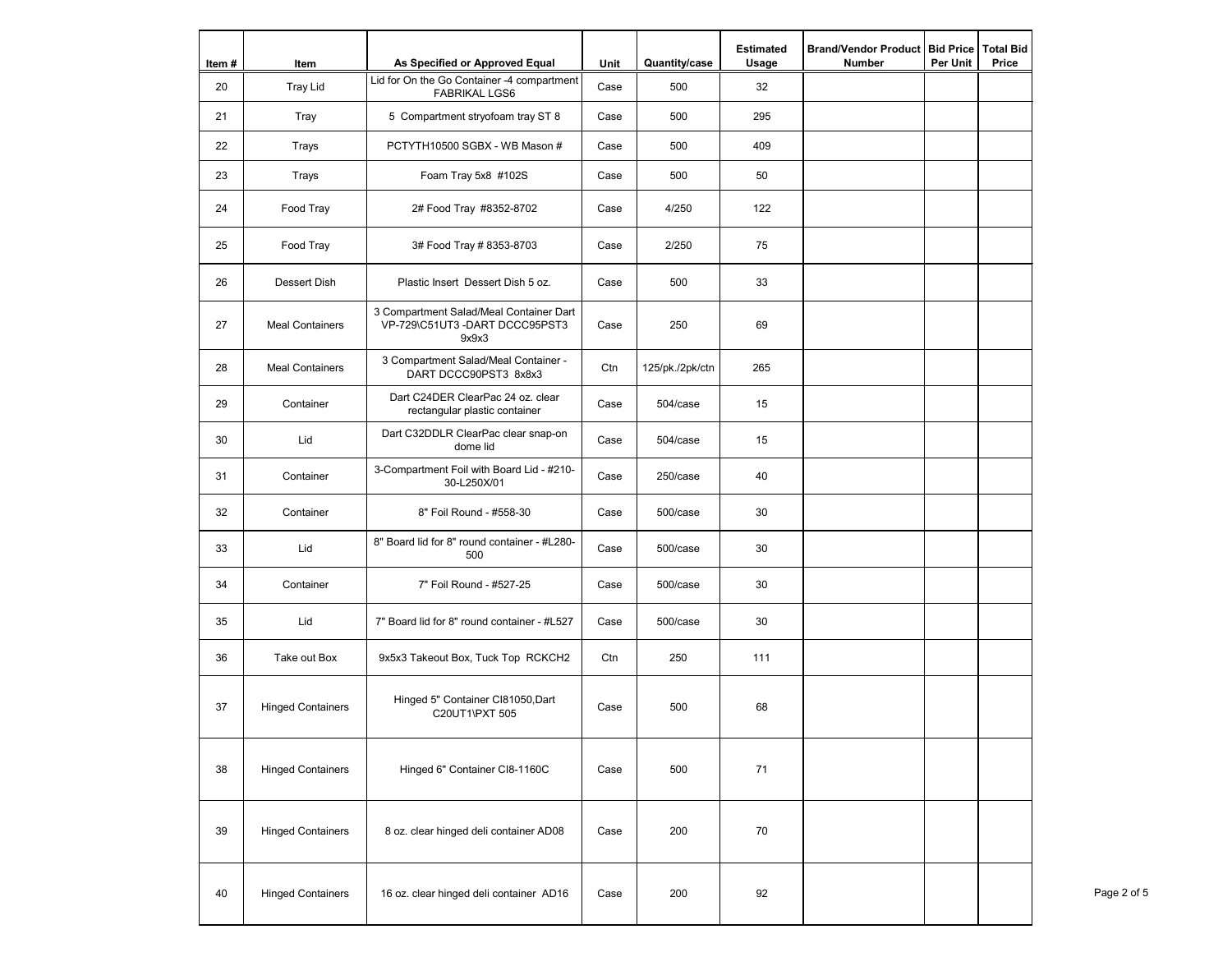| Item# | Item                      | As Specified or Approved Equal                              | <b>Unit</b> | <b>Quantity/case</b> | <b>Estimated</b><br><b>Usage</b> | <b>Brand/Vendor Product</b><br><b>Number</b> | <b>Bid Price</b><br><b>Per Unit</b> | <b>Total Bid</b><br><b>Price</b> |
|-------|---------------------------|-------------------------------------------------------------|-------------|----------------------|----------------------------------|----------------------------------------------|-------------------------------------|----------------------------------|
| 41    | <b>Meal Containers</b>    | Meal Container C18-1023 8x8x3 clear<br>hinged               | Case        | 250                  | 50                               |                                              |                                     |                                  |
| 42    | Knives                    | # RKNCSN Plastic Med. Weight                                | Case        | 1M                   | 185                              |                                              |                                     |                                  |
| 43    | Forks                     | #RFKCSN - Plastic Med. Weight                               | Case        | 1M                   | 390                              |                                              |                                     |                                  |
| 44    | Sporks                    | Plastic Med. Weight                                         | Case        | 1M                   | 460                              |                                              |                                     |                                  |
| 45    | <b>Utensil Kits</b>       | (Teaspoon/Napkin/Straw) # 63028 - Summit<br>CSWTSN100       | Case        | 1M                   | 219                              |                                              |                                     |                                  |
| 46    | <b>Utensil Kits</b>       | (Spork/napkin/straw) WBM<br>#CSWSKPPWP1000, Mansfield #5670 | Case        | 1M                   | 414                              |                                              |                                     |                                  |
| 47    | <b>Rolled Utensils</b>    | #REFROLL3                                                   | Case        | 120                  | 10                               |                                              |                                     |                                  |
| 48    | Teaspoons                 | Medium Weight #RSPCSN                                       | Case        | 1M                   | 336                              |                                              |                                     |                                  |
| 49    | Soup spoons               | Medium Weight # RSOUPCSN                                    | Case        | 1M                   | 20                               |                                              |                                     |                                  |
| 50    | <b>Straws</b>             | Wrapped 24/500- 5.75"                                       | Case        | <b>12M</b>           | 65                               |                                              |                                     |                                  |
| 51    | Juice Cups                | Solo 5 oz. Plastic                                          | Case        | 2500                 | 79                               |                                              |                                     |                                  |
| 52    | Soufflé Cups              | Solo - 5.5 oz. Plastic                                      | Case        | 2500                 | 40                               |                                              |                                     |                                  |
| 53    | Soufflé Cups              | Solo - 4 oz. Plastic                                        | Case        | 2500                 | 125                              |                                              |                                     |                                  |
| 54    | Soufflé Cup Lids          | Solo - 4 oz. Plastic                                        | Case        | 2500                 | 145                              |                                              |                                     |                                  |
| 55    | Soufflé Cups with Lids    | Solo - 4 oz. Plastic                                        | Case        | 2500                 | 75                               |                                              |                                     |                                  |
| 56    | Soufflé Cups              | Solo - 2 oz. Plastic                                        | Case        | 2500                 | 130                              |                                              |                                     |                                  |
| 57    | Soufflé Cup Lids          | Solo 2 oz. Plastic                                          | Case        | 2500                 | 128                              |                                              |                                     |                                  |
| 58    | Soufflé Cups with Lids    | Solo 2 oz. Plastic                                          | Case        | 2500                 | 40                               |                                              |                                     |                                  |
| 59    | <b>Squat Cups</b>         | Dart 6 oz. Foam                                             | Case        | 1M                   | 145                              |                                              |                                     |                                  |
| 60    | <b>Squat Cups</b>         | Dart 8 oz. Foam                                             | Case        | 1M                   | 67                               |                                              |                                     |                                  |
| 61    | Squat Cup Lids            | Dart (6/8 oz.)                                              | Case        | 1M                   | 205                              |                                              |                                     |                                  |
| 62    | <b>Squat Cups</b>         | Dart 12 oz. Foam                                            | Case        | 500                  | 25                               |                                              |                                     |                                  |
| 63    | <b>Squat Bowls</b>        | Dart 8 oz. Foam                                             | Case        | 1M                   | 22                               |                                              |                                     |                                  |
| 64    | Bowl                      | Burrito Bowl 24 oz. Fiber BO-SC-UBBS                        | Case        | 400                  | 18                               |                                              |                                     |                                  |
| 65    | Bowl                      | 10-12 oz. foam bowl DCC12BWWCR                              | Case        | 1000                 | 10                               |                                              |                                     |                                  |
| 66    | Plastic Cover             | Roll Bun Cover 18x26 Suitable for food<br>usage             | Case        | 200                  | 25                               |                                              |                                     |                                  |
| 67    | <b>Plastic Cover</b>      | Bun Covers 16 x 6 x 35                                      | Case        | 200                  | 10                               |                                              |                                     |                                  |
| 68    | <b>Plastic Cover</b>      | Plastic Roll Cover - White - 40x300 #ROSTC                  | Roll        | 300                  | 10                               |                                              |                                     |                                  |
| 69    | <b>Rack Cover Plastic</b> | 52" x 80" roll                                              | Case        | 50/case              | 10                               |                                              |                                     |                                  |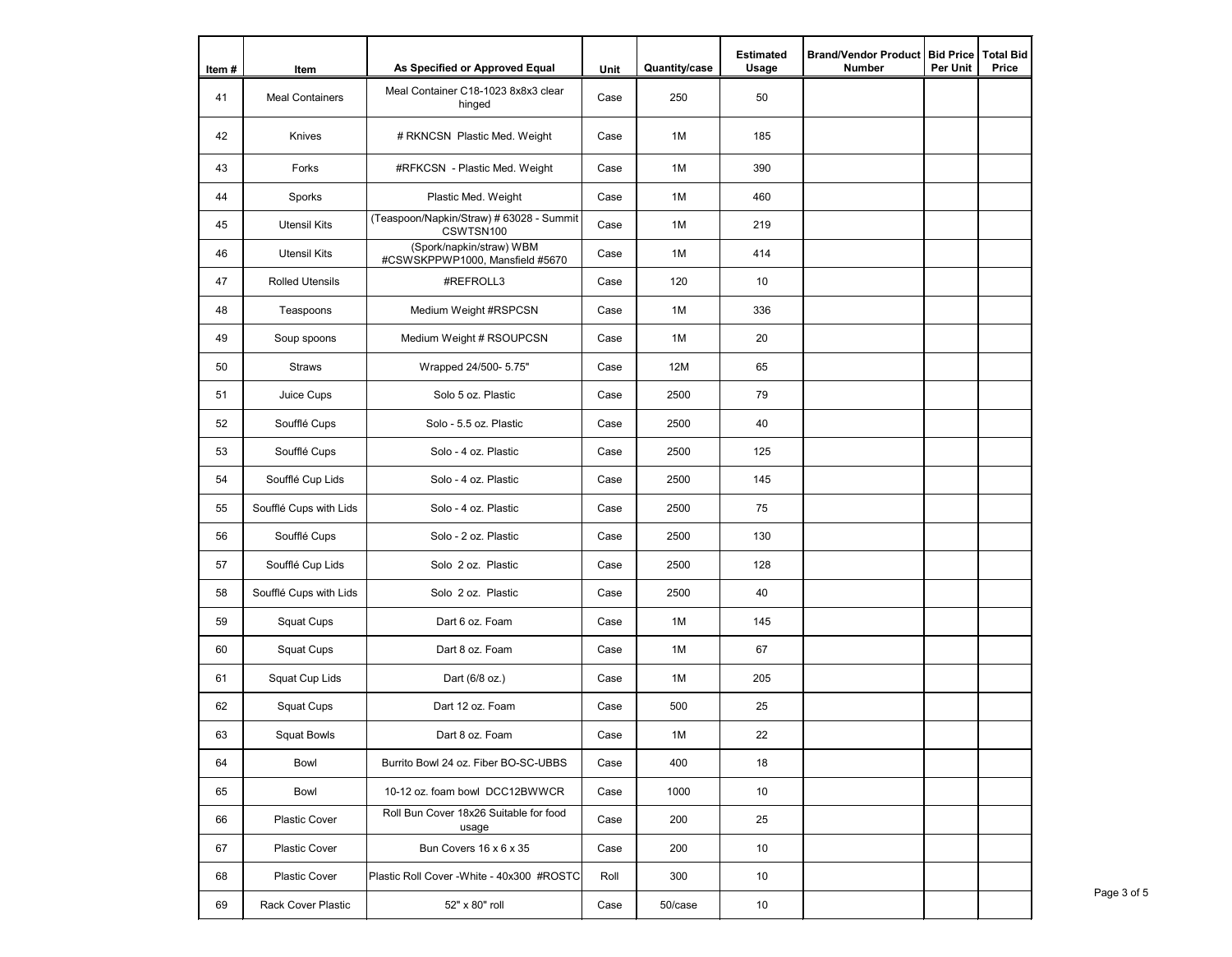| Item# | Item                   | As Specified or Approved Equal                                       | Unit      | Quantity/case | <b>Estimated</b><br><b>Usage</b> | <b>Brand/Vendor Product</b><br><b>Number</b> | <b>Bid Price</b><br><b>Per Unit</b> | <b>Total Bid</b><br><b>Price</b> |
|-------|------------------------|----------------------------------------------------------------------|-----------|---------------|----------------------------------|----------------------------------------------|-------------------------------------|----------------------------------|
| 70    | Plastic Wrap           | PVC film roll with cutter 12x2000 RFP910                             | Roll      | 2M            | 51                               |                                              |                                     |                                  |
| 71    | Plastic Wrap           | PVC film roll with cutter 18x2000 RFP914                             | Roll      | 2M            | 158                              |                                              |                                     |                                  |
| 72    | Plastic Wrap           | PVC film roll with cutter 24x2000 RFP916                             | Roll      | 2M            | 30                               |                                              |                                     |                                  |
| 73    | Foil                   | 18 " Standard                                                        | Roll      | 500'          | 89                               |                                              |                                     |                                  |
| 74    | Foil                   | Heavy Duty 18 x 500 #CSWF18500HD                                     | Roll      | 500'          | 85                               |                                              |                                     |                                  |
| 75    | <b>Foil Sheets</b>     | Pop up Foil Sheets 12x 11 #720                                       | Roll      | 2400          | 75                               |                                              |                                     |                                  |
| 76    | <b>Food Rotations</b>  | 1x1 Food Rotations 500/roll 11.9 lbs. -<br>Mansfield #IT111122W      | Roll      | 500           | 10                               |                                              |                                     |                                  |
| 77    | Patty Paper            | Patty paper $4.75 \times 5$ W-4                                      | Case      | 2400          | 15                               |                                              |                                     |                                  |
| 78    | <b>Parchment Paper</b> | 18x26 Light Weight-Untreated                                         | Case      | 1M            | 120                              |                                              |                                     |                                  |
| 79    | Sandwich Bags          | Handgards SB8.5 with Flip top - Clear -<br>2000/Case w/double saddle | Case      | 2M            | 64                               |                                              |                                     |                                  |
| 80    | Sandwich Bags          | Hinged Sandwich Wedge 250/cs, 20#,<br>Mansfield #4511019             | Case      | 250           | 19                               |                                              |                                     |                                  |
| 81    | Hot Dog/Grinder Bags   | Handgards DH-8 Clear - 2000/case w/double<br>saddle                  | Case      | 2M            | 10                               |                                              |                                     |                                  |
| 82    | Tray 1/2 lb. (Nacho)   | Wax-Lined                                                            | Case      | 1M            | 35                               |                                              |                                     |                                  |
| 83    | Tray 1 lb. (Nacho)     | Wax-Lined                                                            | Case      | 1M            | 54                               |                                              |                                     |                                  |
| 84    | Gloves                 | Disposable Serving Glove -all sizes                                  | Case      | 1M            | 30                               |                                              |                                     |                                  |
| 85    | Gloves                 | Food Handler unpowdered food prep glove -<br>vinyl - all sizes       | Case      | 1M            | 1005                             |                                              |                                     |                                  |
| 86    | Gloves                 | Rubber Gloves - elbow length - all sizes                             | Box       | 12 pair/box   | 16                               |                                              |                                     |                                  |
| 87    | Hair Nets              | 144/Box                                                              | Box of 10 | $144/b$ ox    | 22                               |                                              |                                     |                                  |
| 88    | Towels                 | Chix Wipes                                                           | Case      | 900           | 233                              |                                              |                                     |                                  |
| 89    | Towels                 | Terry Bar Towel 16" #313sp30                                         | Doz       |               | 44                               |                                              |                                     |                                  |
| 90    | Garbage Bags           | 45 gal. Clear, med. Weight                                           | Case      | 250           | 12                               |                                              |                                     |                                  |
| 91    | Garbage Bags           | 38" x 58" 2.0 mil thick, item BCX60                                  | Case      | 100           | 100                              |                                              |                                     |                                  |
| 92    | Pan Pals/Liners        | Full Size 6 in. deep 34 x 18 Elkay PL2418                            | Case      | 200           | 17                               |                                              |                                     |                                  |
| 93    | Pan Pals/Liners        | 23 x 14 Half Pan 4-6 in. deep ELKAY<br>PL2314                        | Case      | 1000          | 10                               |                                              |                                     |                                  |
| 94    | Lunch Bags             | #8                                                                   | Case      | 2M            | 429                              |                                              |                                     |                                  |
| 95    | Kraft Bags             | #6                                                                   | Case      | 4/500         | 37                               |                                              |                                     |                                  |
| 96    | Food Bags              | Reddi Brand 6 x 3 x 12                                               | Case      | 1M            | 72                               |                                              |                                     |                                  |
| 97    | Tape                   | Tape for food packaging machine Ekonopac-<br>specify length          | Roll      |               | 80                               |                                              |                                     |                                  |